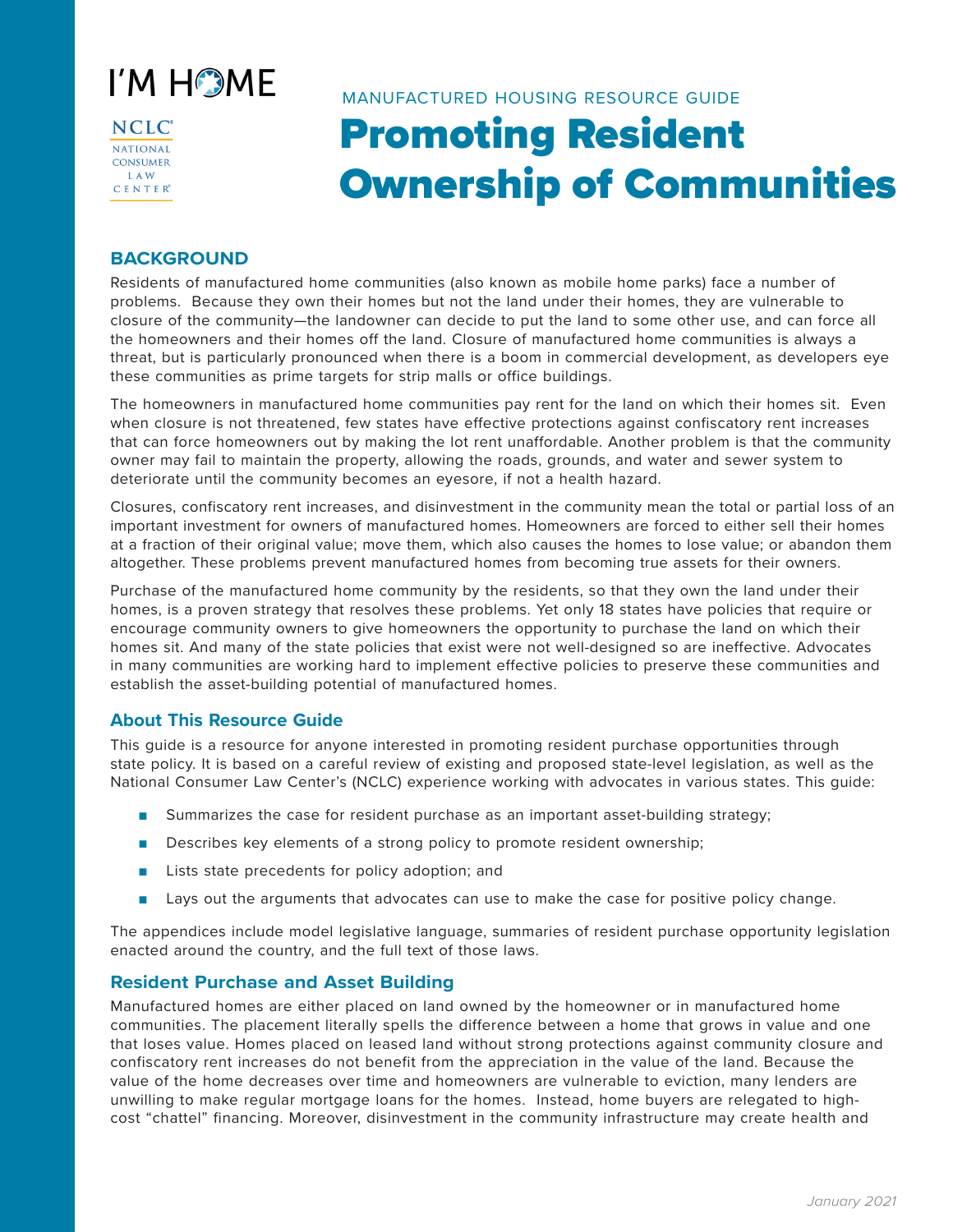safety concerns. There is also a negative correlation between rent level and homeowner equity. For owners of manufactured housing to benefit from lower cost financing and build wealth through asset appreciation, they must have long-term control over the land on which their homes sit.

# **Key Elements of Strong Policies to Encourage Resident Purchase**

There are two basic types of laws that promote the sale of manufactured home communities to residents: purchase opportunity laws and tax incentives.

Purchase opportunity laws require the community owner to provide some sort of advance notice when the community is being sold, so that the residents can make an offer for the land, with its improvements and common areas. A purchase opportunity law, if properly structured, can be very effective in fostering resident-owned communities. In addition to advance notice, the most effective of these laws place a duty on the community owner to consider any offer the residents make and negotiate with them in good faith, or grant the residents a right of first refusal when the community is sold. However, some just require advance notice, without any other protections.

Some state purchase opportunity laws are effective in promoting resident ownership but others are not. The two most basic elements necessary to make a purchase opportunity law effective are:

- Advance notice to the residents whenever a manufactured home community is being sold (not just when a sale will result in conversion of the land to some other use); and
- A waiting period that is long enough for residents to put together a competing offer. Sixty days is sufficient in most states, although adding a few weeks makes the purchase opportunity much more realistic, and as little as 45 or 50 days can sometimes be sufficient.

Other important elements that greatly increase the effectiveness of a purchase opportunity law are:

- A duty on the part of the community owner to consider any offer made by the residents and negotiate in good faith with them, or the granting of the right of first refusal to the residents (the right to purchase the community if they match any competing offer).
- Notice to government agencies as well as to residents.

The other basic type of law provides a tax incentive to community owners to sell the community to the residents. Tax incentives are helpful, but generally give less of a boost to resident ownership than well-designed purchase opportunity laws.

Sometimes it is not possible to persuade a state to adopt a full-fledged purchase opportunity policy initially. First step policies that can get the ball rolling are discussed in the Resource Guide, "First Steps toward a Resident Purchase Opportunity."

Strong homeowners associations are another critical element of resident ownership. To encourage the development of resident associations, strong policies must be in place to level the playing field between landowners and residents. The policies must encourage the formation of resident associations by protecting homeowners against excessive rent increases and no-cause or retaliatory eviction. These policies are analyzed in detail in "Protecting Fundamental Freedoms in Communities."

# **Form and Nature of Notice to Community Residents**

A key element of a purchase opportunity law is informing residents when the community is sold. Yet the circumstances in which notice is given and the length of the notice period required by these laws vary widely.

*To whom must the notice be sent?* About half of the states that have resident purchase opportunity laws require landowners to send notice to each resident or unit in the community. In Connecticut, for example, the landowner must send notice to each unit and the resident association if it exists. If the community lacks an association, one may be formed after issuance of the notice to pursue the purchase of the community. In New Jersey, if an association does not exist, the landowner must notify each resident. New Hampshire, Vermont, and Washington State also require notice to each resident. Delaware's law requires notice to the resident association, but if there is no resident association the community owner must give a state agency the names and addresses of all the homeowners, and the state agency must send individual notices.

Some state laws require notice only to a resident association. If a resident association does not exist, the residents are generally not entitled to notice, and the community can be sold without warning. Delaware provides a hybrid approach: it requires notice to a homeowners association if one has registered with a state agency. Otherwise, the community owner must send the notice to the state agency, along with a list of the names and mailing addresses of the residents, and the agency must then notify the residents.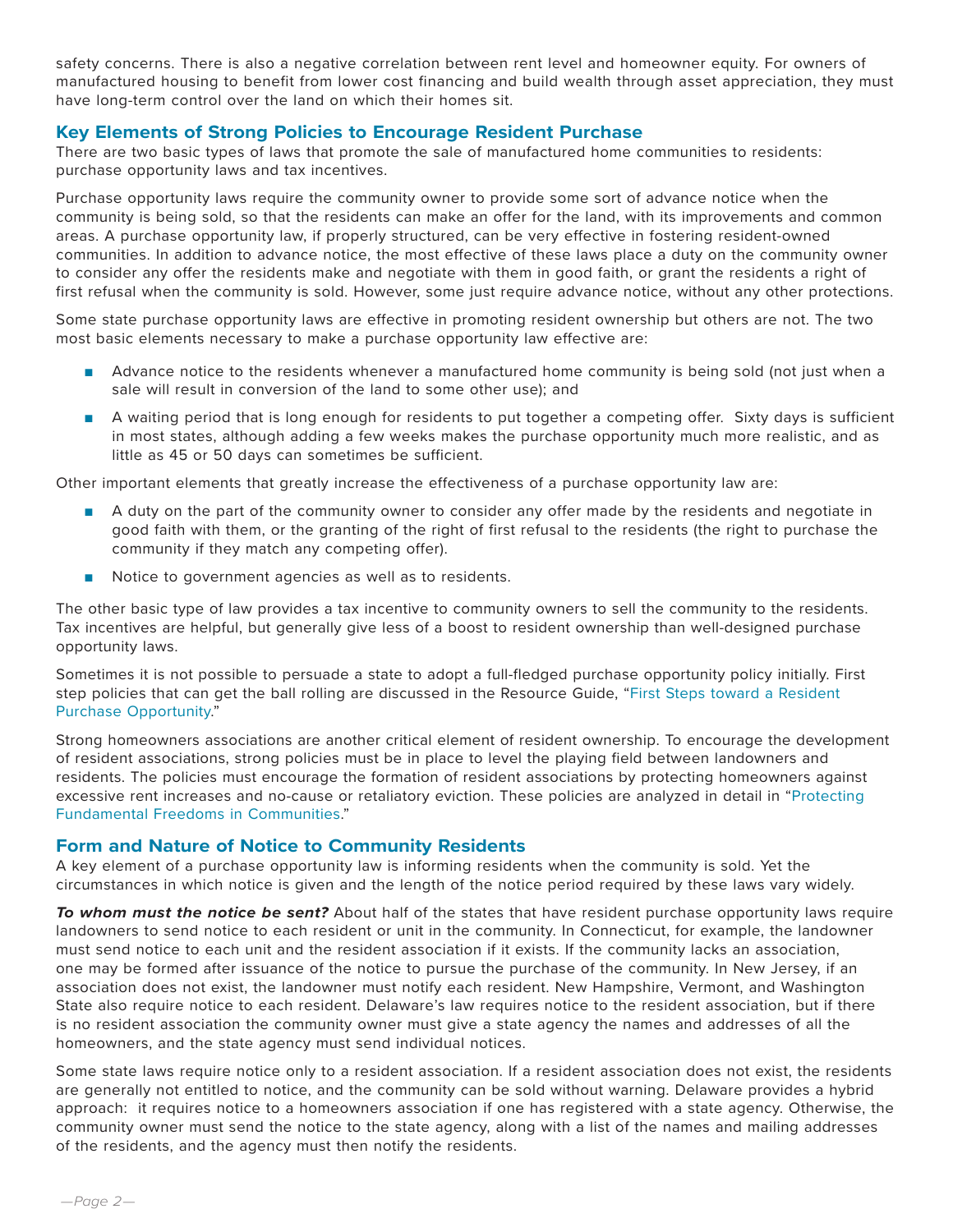Some of the laws that provide for notice only to a resident association also require resident associations to have been formed in accordance with applicable law, which may require incorporation, or they require a certain level of membership, such as 51% of the owners of manufactured housing in the community. To form an association in Florida and New Jersey, residents need the written consent of two-thirds of all homeowners in the community. In Rhode Island and Florida the association must be incorporated. Rhode Island also requires that the association's articles of incorporation reserve the power of the organization to negotiate, acquire and operate the manufactured home community.

In some states, even the existence of a resident association is not sufficient. Some state laws require the resident association to send a notice to the landowner expressing the residents' interest in purchasing the community, outlining its authority to do so and listing the names of the association's officers. Generally, this notice must be sent annually. In Florida, the association is required to file a notice of its right to purchase the community with the local court. After this notice is recorded by the court, a copy must be provided to the landowner.

A law that requires notice to residents only if they have formed a resident association and complied with paperwork requirements means that many communities can be sold without notice to residents. Residents in some manufactured home communities, are unable to establish associations because of intimidation or manipulation by community owners. Although it is generally in residents' best interests to form a resident association if they purchase the community, and sometimes a requirement, they often need the freedom to organize the association and enlist residents as members while they are preparing their purchase offer.

In addition to notice to residents, several states require notice to one or more governmental agencies, typically the state housing finance agency. This is a highly effective and important part of the notice provisions. Once the state housing finance agency learns that a community may be sold, it may reach out to residents or make the information available to advocacy organizations that work with residents. The state agency or advocacy organization will work with residents to develop a plan to buy and preserve the community and provide other technical assistance to the residents that makes a purchase opportunity realistic. Notice to local governments is also helpful, as they are most affected by the loss of affordable housing and may have a unique ability to assist residents.

*When is notice required?* States also vary widely as to the circumstances in which notice is required. Effective purchase opportunity laws require notice whenever the community is being sold. A common requirement is notice whenever the landowner receives a bona fide offer from a third party or an offer that the owner intends to consider or accept. Typically the landowner must send notice within 10 days of receiving the offer and disclose the price and other material terms and conditions.

Other states, however, require notice to residents only when the landowner lists the community for sale. This requirement significantly reduces residents' opportunity to purchase the community, as many communities are sold without ever having been listed for sale. They are often sold in invitation-only gatherings among investors. Or the landowner may be approached by a developer or investor who makes an offer to buy the community. Listings are also sometimes posted on member-only or realtor-only websites subject to confidentiality agreements so that the residents, who would have standing to enforce the statute, cannot be told.

Other states have an even more restrictive variant, requiring notice to residents only when the community is being sold for a change in use. This variant means that residents will rarely be given the opportunity to purchase their communities, as it is very difficult to prove that the community was sold with the intent to change its use. Moreover, once a developer is prepared to buy the community and change its use, the price is usually too high for the residents to match. To foster resident ownership and avoid closures for redevelopment requires making purchase opportunities available before the community has development value.

*Content of notice.* State laws vary in their requirements about what the notice to the residents must contain. Examples of items notices might be required to include are:

- a mere statement that the landowner has listed the community for sale.
- the price, terms and conditions of the offer the landowner plans to accept or has accepted conditionally.
- a copy of the offer the landowner has received.
- a detailed list of information, such as a statement of the appraised value and the terms of any seller financing.

Obtaining information at the earliest possible stage is critical for residents hoping to put together a purchase offer on a tight deadline. The notice should include at least enough information so that the homeowners can determine whether it is realistic to make a purchase offer. Providing a brief notice with just the most essential information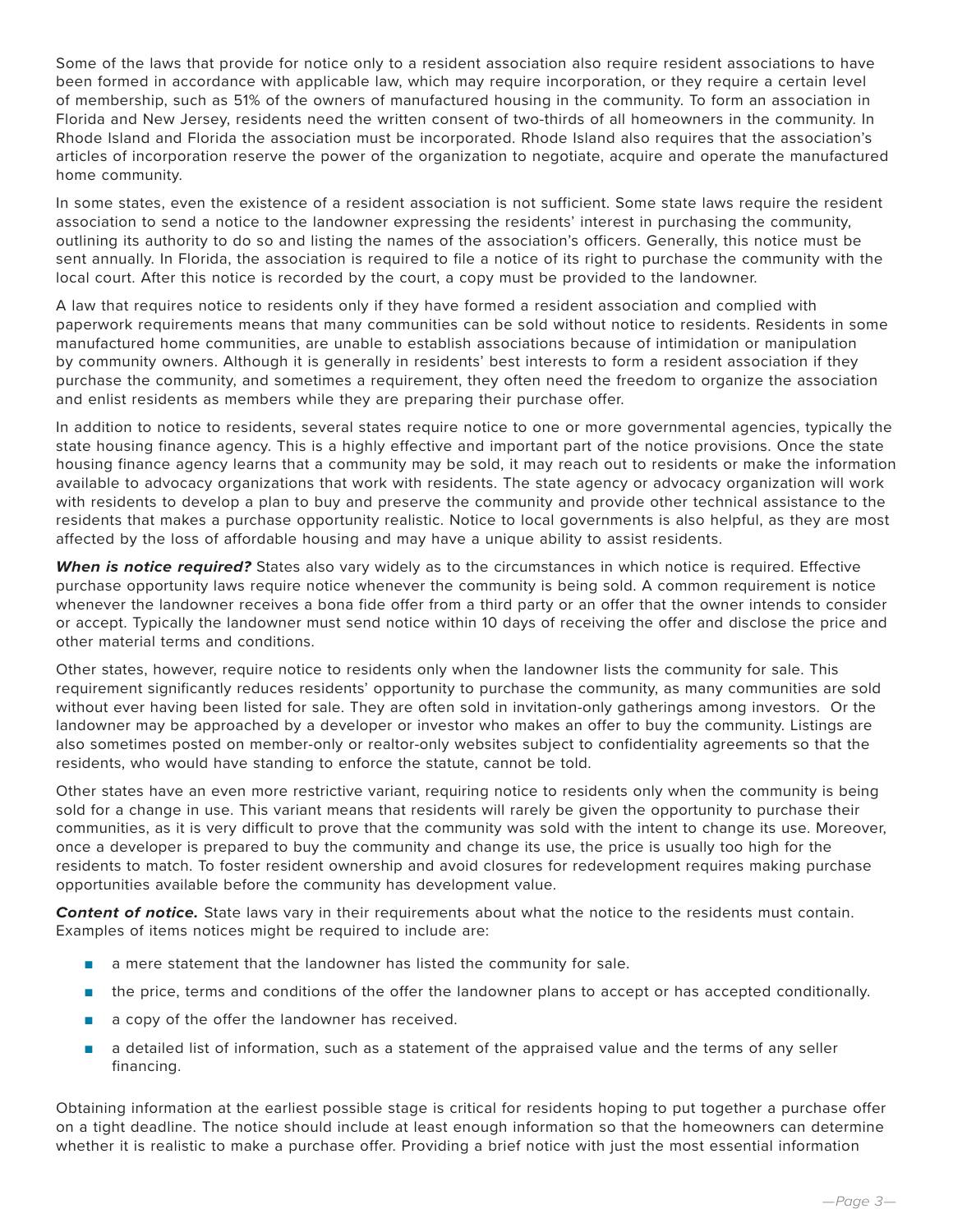as would customarily be furnished to buyers by a commercial realtor may be just as effective as a more detailed notice, if the landowner has a duty to provide information promptly to the residents once they begin preparing an offer. It would also be appropriate to require further disclosures during the due diligence period as are customary for commercial land transactions.

*Recommendations.*To create the broadest purchase opportunity for residents, notice should be required whenever the community is about to be sold, whether for a change in use or for continuation as a manufactured home community, and regardless of whether it is listed with a real estate agent or otherwise. A strong policy requires notice to all the residents even if they have not formed a resident association or notified the landowner. State agencies and local government, should also be entitled to notice to ensure all residents are informed. An effective notice should include at least the information commercial realtors customarily give to buyers so that the residents can determine whether it is realistic to begin the process of putting together a purchase offer. A strong law should also require customary disclosures during the due diligence period.

# **The Advance Notice Period**

State laws vary considerably in the length of the advance notice period – the period that the landowner must wait after giving notice to the residents before entering into a final agreement with a third party to sell the community. Advance notice periods that states have adopted include 10 days, 30 days, 45 days, 60 days and 120 days. The most common period is 45 days. Before that time elapses, the residents must be prepared to purchase the park by either offering or actually executing a purchase and sale agreement with the landowner. Vermont, however, simply requires that the residents express their interest in purchasing the community within the advance notice period (45 days).

A 30-day advance notice period is unlikely to benefit residents except in unusual circumstances. Thirty days is an insufficient time for residents to put together a purchase offer. In most areas of the country, a 60-day period should be sufficient, but what advance notice period is realistic will depend in large measure on the state. Important factors include:

- How complicated are the state's laws regarding formation of a cooperative? Residents will be able to commit to a purchase and a closing date more quickly if the state has a law that readily allows them to form a limited equity cooperative. Additional time will be necessary if the state requires cooperatives to comply with securities laws ("Blue Sky" laws or real estate sales laws).
- Is technical expertise available to help the residents form a cooperative and prepare a purchase offer?
- Are resources available to help the residents finance the purchase of the community?

Many state laws give the residents an additional period of time after making the purchase offer to obtain and finalize the financing for the purchase of the community. The time period ranges from "a reasonable period" to 90 or 135 days to arrange financing and consummate the transaction. A "reasonable" time to obtain financing is a standard term in commercial real estate transactions.

*Recommendations.*The complexity of the state's laws regarding cooperatives and the availability of technical and financial resources should be taken into account in setting the advance notice period. For the law to be effective in promoting resident ownership, the advance notice period should be at least 60 days. In many states, a longer period will be necessary. In order to be effective, the subsequent period to close the transaction should be 45 to 90 days, depending on the availability or novelty of ready financing for this type of transaction in the state. Allowing such a time period for closing is a routine term in commercial transactions.

# **Residents' rights upon receiving notice**

In Connecticut, Florida, Massachusetts, Minnesota, New Jersey and Rhode Island, residents have a right of first refusal upon receiving notice of an impending sale of the community, at least in some circumstances. A right of first refusal means that, if the residents can match the existing offer, they have the right to purchase the community. These statutes typically require the residents to meet the price, terms and conditions of the offer. However, some states, such as Connecticut, only require residents to meet the essential provisions of any existing bona fide offer to purchase the community.

A second type of law requires the community owner to consider any offer made by the residents and negotiate in good faith with them. New Hampshire is an example of such a state, and its law has been highly effective. A 2008 Delaware law gives residents a "right of first offer," a relatively untried approach that is somewhat similar. (All of these states' laws are summarized in Appendix B).

A third type of law requires notice only, without imposing any other obligation on the community owner. While a few laws take this approach, they have proven ineffective because of other flaws, so this option has not been given a real trial.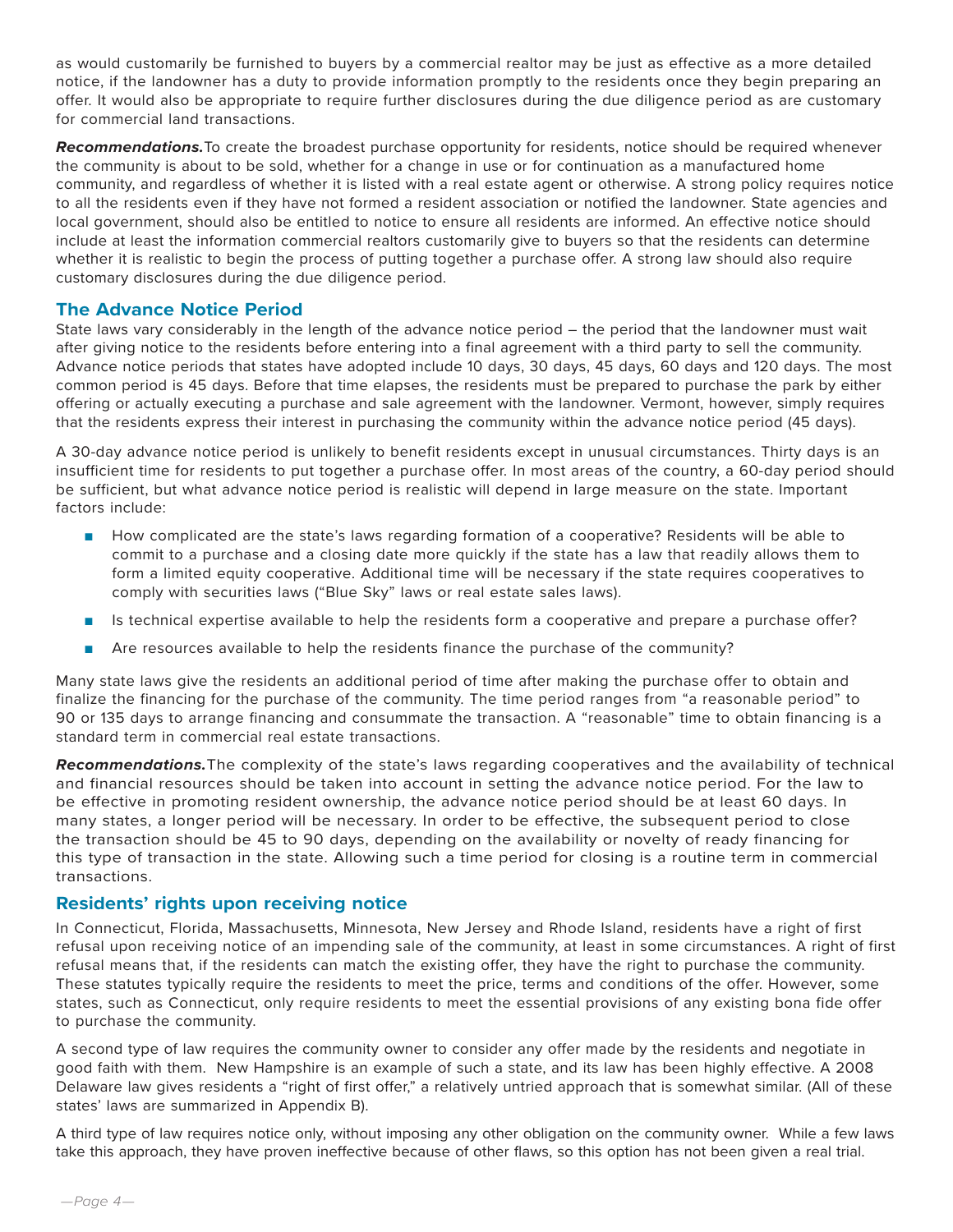Pennsylvania has yet another variation. It requires the owner of a manufactured home community to consider any offer to purchase the community that is made by the residents and that meets certain requirements, and to negotiate in good faith with them. It does not, however, require notice to the residents prior to the sale of the community, so would come into play only if the residents decided for other reasons to make an offer.

A law creating a right of first refusal provides the strongest protection to homeowners and gives them the most realistic opportunity to purchase the community. Granting the residents a right of first refusal codifies the state's commitment to homeownership opportunities. It is an important step toward overcoming any preconception on the part of landowners that residents are incapable of owning and running their own communities.

That the residents, whose homes are located on the land and whose investments in those homes depend on being able to remain in the community, should have

# A Note on Zoning

Closure of a manufactured home community and conversion of the land to some other use often requires a zoning change. A number of states, including Florida, Idaho and South Carolina, have specific laws requiring community owners to notify residents of any application for a zoning change. These laws give residents an opportunity to participate in the local government's decisionmaking process that will determine whether they lose their homes—a matter of fundamental fairness. Preserving the existing zoning may also make it easier for the residents to purchase the community. The model law (in Appendix A) includes a zoning notice provision based on Florida's law.

the first opportunity to buy the land is not a startling idea. Giving the residents the opportunity to buy the land on which their homes sit, and on which the value of their homes depends, is simply a matter of good faith and fair dealing – duties that are implied terms of all contracts. Giving the homeowners whose property rights are in jeopardy a purchase opportunity is a land use regulation that represents an equitable balancing of two property rights: the rights of the homeowners and the rights of the. Indeed, giving the residents a right of first refusal benefits the landowner by making it likely that there will be two bidders instead of just one for the community.

Landowners sometimes oppose right of first refusal laws, and in states with strong property rights environments such an approach may be vulnerable. In Washington, for example, the state Supreme Court struck down a right of first refusal law because the right of first refusal was considered to constitute a "taking," restricting landowners' right to dispose of their property as they see fit. Although that decision rested on state constitutional grounds that may not be applicable in other states, it is still important to consider alternatives. (Washington has now adopted a law that requires notice prior to the sale but does not require a right of first refusal).

A law that requires notice to residents, plus places some duties upon landowners, is an attractive alternative in states that will not adopt right of first refusal laws. The notice-and-good-faith-negotiation approach has been effective in Vermont and New Hampshire, where residents or nonprofit organizations have successfully bought many communities. Although in these states the community owner remains free to choose between the residents' offer and the competing offer, the good faith negotiation requirement means that the landowner must allow the residents to develop an offer, must give it reasonable consideration, and must inform the residents if the outside bidder submits an increased offer. Furthermore, the landowner cannot deny residents the same access to the community and to information – such as operating expenses and rent rolls – that the landowner would give to a commercial buyer.

A notice-only law with neither a right of first refusal nor a duty of good faith negotiation is a relatively weak approach. Such a law might conceivably be at least somewhat effective if it provided a realistic notice period such as 60 days.

*Recommendations.* A right of first refusal law is the strongest means of giving residents the opportunity to purchase their communities. If a right of first refusal law is adopted, it should be drafted to minimize the possibility of a constitutional challenge. In particular, it should include legislative findings, a severability clause and freestanding notice and good-faith negotiation provisions that could operate independently if the right of first refusal portion were struck down. Advocates should analyze their state's constitutional restrictions before deciding whether to press for a right of first refusal law. A law providing notice and a duty of good faith negotiation is a reasonable alternative to a right of first refusal law.

# **Exceptions for Specific Types of Transactions**

Most resident purchase opportunity laws include exceptions for specific types of sales. Usually most of these exceptions are for transfers within the landowner's family or within a corporation or partnership. These exceptions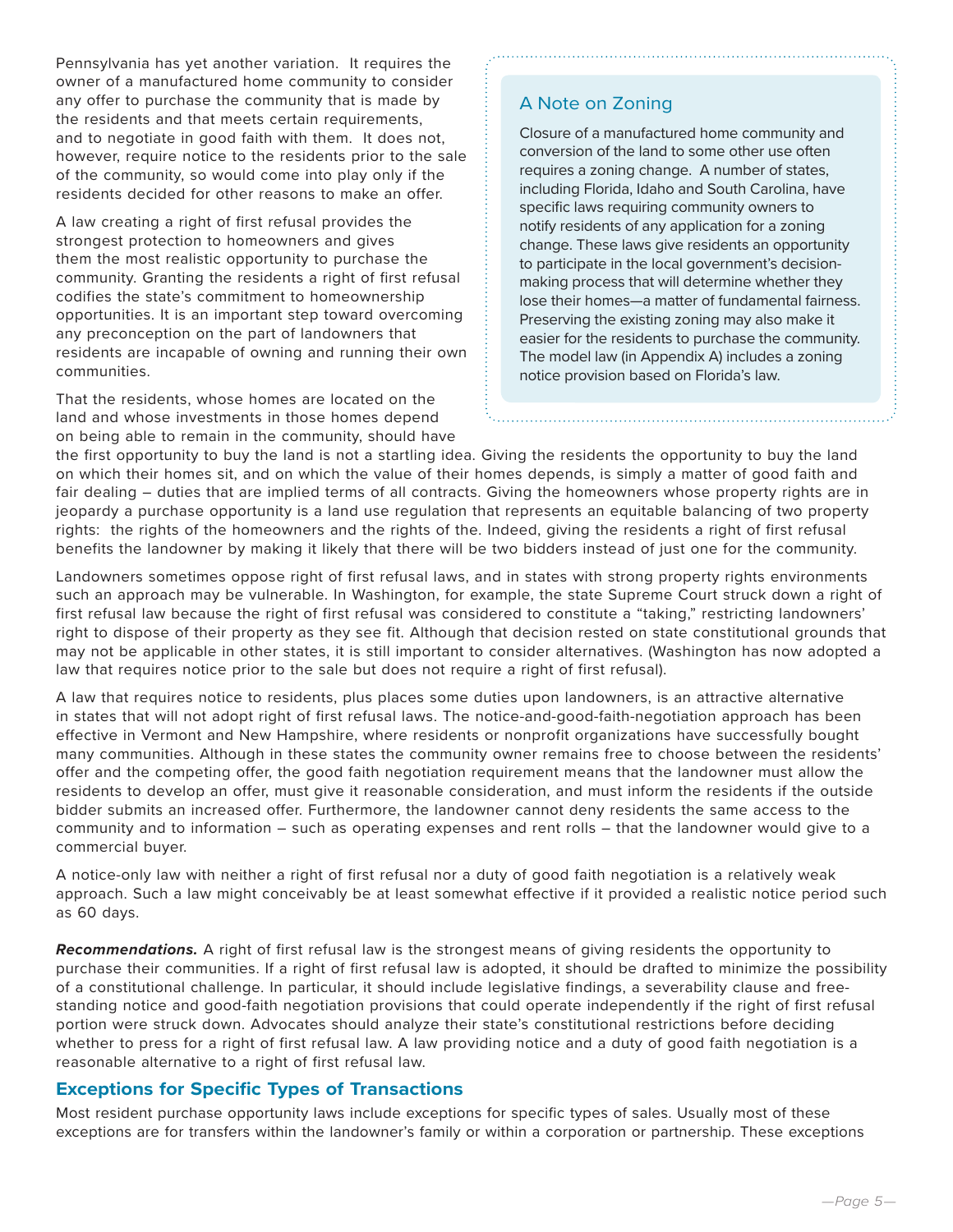recognize landowners' desires to continue a family business. Other common exceptions are for foreclosure auction sales and purchases by eminent domain. Some state statutes exempt the resale of the community by a lender who purchases the property at a foreclosure auction.

Some states make an exception for exchanges of land for other real property (a device allowed by a section of the Internal Revenue Code, 26 U.S.C. § 1031, to minimize federal tax obligations). This exception is written unnecessarily broadly in some of the statutes. The only time that such an exchange should be exempted from a resident purchase opportunity law is when the community owner has already purchased the replacement property through a qualified exchange intermediary and is then caught in the statutory period for selling the community. Making an exception for all sales in which the seller intends to buy another investment or the buyer is in an exchange is unnecessary. The seller will be free to buy something else without jeopardizing the statutory time period because it does not start until the closing on the sale to the homeowners. The model law in Appendix A includes appropriately narrow language as an option for states that want to include this exception.

Some states create an exception for transfers when the buyer does not intend to close the community. Such an exception dramatically undermines the effectiveness of a resident purchase opportunity law. It deprives homeowners of most of the opportunities they might have to purchase their communities, instead confining their purchase opportunity to the very point when the land has become unaffordable because of its development value.

*Recommendations.* It is reasonable for states to exempt transfers within the landowner's family, transfers within a corporation or partnership (as long as it is not done to avoid the application of the statute, such as by a sale of all interests in an entity or partnership as an alternate transfer method), foreclosure sales, and purchases by eminent domain. States may also wish to exempt certain exchanges of land for other real property which the seller has already acquired through a qualified 1031 exchange intermediary. Most of these exceptions – particularly the ones for transfers within a family, partnership, or corporation – do not in fact result in a significant change in ownership of the community (although they need to be drafted carefully so that they do not inadvertently open up ways to manipulate a transaction to avoid the application of the statute).

# **Tax Incentives to Encourage the Sale of the Community to Homeowners**

The sale of a community to owners of manufactured housing benefits the residents living there and the larger community as well. When a family not only owns the home in which they live but also controls the land where that home is placed, the family gains stability and so does the community surrounding the manufactured home community. Such a purchase also ensures the preservation of affordable housing. Recognizing the importance and benefit of such transfers, some states provide tax incentives to increase the likelihood that residents will be able to purchase their community.

One form of tax incentive reduces or eliminates the landowner's tax liability for capital gains upon the sale of a community to the residents. Others reduce or forgive a real estate transfer tax. These incentives act as an inducement to the landowner to sell to the residents to reduce taxes and may also make it easier for the residents to make a competitive offer.

Of course, a tax incentive means a loss of revenue to the taxing authority when a community is sold. However, this loss must be balanced against the substantial burdens that government shoulders due to the displacement of residents and loss of affordable housing when a community is not preserved. The lost tax revenue is likely outweighed simply by the many benefits to the community at large when a manufactured home community becomes a self-governing cooperative, such as greater civic engagement, reduced police calls, reduced burden on social services, and infrastructure improvements that benefit the environment. In addition, the tax base may increase if the increased stability of the manufactured home community means that the homes themselves increase in value rather than depreciating. In jurisdictions with state-funded relocation assistance, preservation of manufactured home communities also results in direct savings to this fund.

Tax incentives work well with a right of first refusal. In states where a right of first refusal may not be politically feasible, tax incentives can greatly strengthen the effectiveness of a notice law.

*Recommendations.* Tax incentives may significantly increase the ability of residents to purchase the community where they live. Complete exclusion of any gain from a sale to residents would provide the strongest incentive. Although it is unlikely that such an exclusion would have any appreciable impact on a state budget given the low number of conversions currently occurring, there are other alternatives for states with particular budget concerns. The exclusion could be limited to a percentage of the taxable gain from the sale, the absolute amount that could be excluded statewide in any year could be capped, or the state could assure itself of the cost of the incentives through the use of limited tax credits. Reducing or forgiving a real estate transfer tax is another option in many states.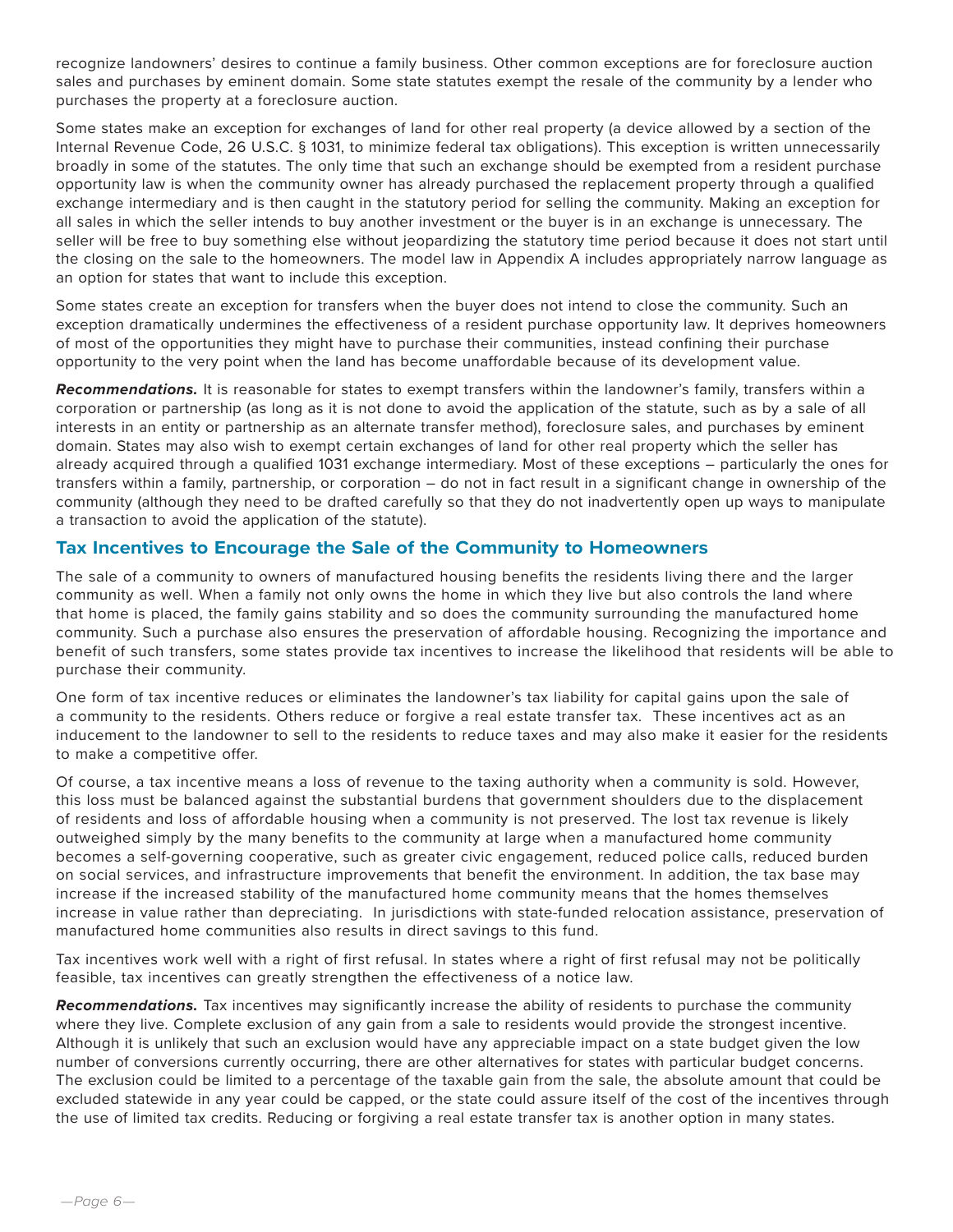# **Penalty for noncompliance with state laws Protecting owners of manufactured housing**

Any policy that encourages the sale of the community to residents must be enforceable to provide a real opportunity for homeowners to purchase their communities. Unfortunately, only a handful of states provide meaningful protections for homeowners who were denied notice or opportunity to purchase their community. The most common provision allows the residents or association to bring an action against the landowner for injunctive relief, damages and attorney fees. In a minority of states, a state or local official (often the attorney general) has enforcement authority. Vermont has the stiffest penalty. The community owner must disgorge profits – \$10,000 or 50% of the gain realized from the sale of the community, whichever is greater. In addition, the community owner may be subject to actual and punitive damages.

Although homeowners in most of these states can get damages, the sale of the community is still valid. No state statute explicitly voids the transaction if the law is violated. In fact, the law often specifically states that the sale of a community in violation of the law is still valid.

## **State Precedents for Policy adoption**

As of 2020, 20 states had adopted some form of resident purchase opportunity legislation: California, Colorado, Connecticut, Delaware, Florida, Idaho, Maine, Massachusetts, Minnesota, Montana, Nevada, New Hampshire, New Jersey, New York, Oregon, Pennsylvania, Rhode Island, Vermont, Virginia, and Washington.

# **How Secure is the Land in Your Manufactured Housing Community?**

The following table lays out the relative strengths and weaknesses of each of these states' resident purchase laws based on their treatment of the key policy elements identified earlier. (Although zoning issues figure into resident purchase opportunities, this table does not consider zoning policy because it is often addressed separately from resident purchase opportunities.)

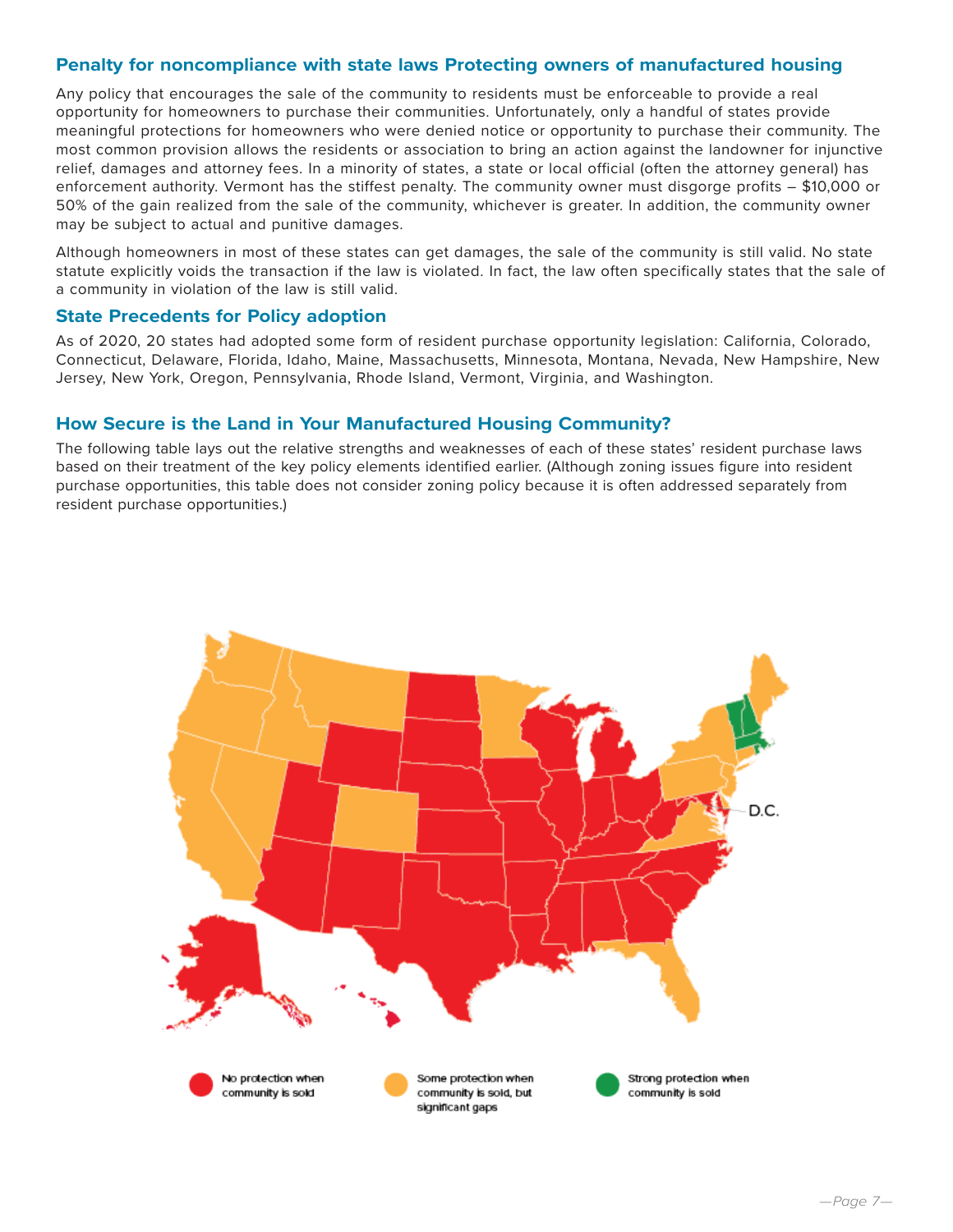| <b>Policy Element</b>                                                | <b>CA</b> | <b>CO</b>                | CT | <b>DE</b> | FL. | ID | <b>ME</b> | <b>MA</b> | <b>MN</b>                           | <b>MT</b> | <b>NV</b> | <b>NH</b> | <b>NJ</b> | <b>NY</b> | <b>OR</b> | <b>PA</b> | <b>RI</b> | <b>VT</b> | <b>WA</b> |
|----------------------------------------------------------------------|-----------|--------------------------|----|-----------|-----|----|-----------|-----------|-------------------------------------|-----------|-----------|-----------|-----------|-----------|-----------|-----------|-----------|-----------|-----------|
| Form & nature<br>of notice: Who is<br>notified?                      |           | $\mathbf{O}(\mathbf{f})$ |    |           |     |    |           |           | 00000000000000000                   |           |           |           |           |           |           |           |           |           |           |
| Form & nature of<br>notice: What type<br>of sale triggers<br>notice? |           |                          |    |           |     |    |           |           | 000000000000000000                  |           |           |           |           |           |           |           |           |           |           |
| Length of notice<br>period                                           |           |                          |    |           |     |    |           |           | 0000000000000000000                 |           |           |           |           |           |           |           |           |           |           |
| Residents' rights<br>upon receiving<br>notice or making<br>offer     |           | $\blacktriangleright$    |    |           |     |    |           |           | 0000000000000000                    |           |           |           |           |           |           |           |           |           |           |
| Exceptions for<br>specific types of<br>transactions                  |           |                          |    |           |     |    |           |           | 0 0 0 0 0 0 0 0 0 0 0 0 0 0 0 0 0 0 |           |           |           |           |           |           |           |           |           |           |
| Tax incentives to<br>encourage sale to<br>homeowners                 |           |                          |    |           |     |    |           |           |                                     |           |           |           |           |           |           |           |           |           |           |
| Penalties for<br>noncompliance                                       |           |                          |    |           |     |    |           |           | 000000000000000000                  |           |           |           |           |           |           |           |           |           |           |

**KEY 000** 

| <b>Policy Element</b>                                                                 | Strona                                                                  | <b>Medium</b>                                                                                                                                                                              | <b>Weak</b>                                                                                                                                                             |  |  |  |
|---------------------------------------------------------------------------------------|-------------------------------------------------------------------------|--------------------------------------------------------------------------------------------------------------------------------------------------------------------------------------------|-------------------------------------------------------------------------------------------------------------------------------------------------------------------------|--|--|--|
| Form & nature of notice:<br>Who is notified?                                          | All homeowners are notified<br>without having to take special<br>steps. | All homeowners are notified.<br>without having to take special<br>steps, in some but not all<br>circumstances.                                                                             | No notice required, or only<br>if homeowners take certain<br>steps, such as forming<br>an HOA and/or notifying<br>landowner of interest in<br>purchasing the community. |  |  |  |
| Form & nature of notice: What<br>conditions trigger notice?                           | Any sale triggers notice.                                               | Notice required regardless of<br>whether a change of use is<br>intended, but with other limits,<br>e.g., only when community is<br>listed or advertised, not when<br>owner receives offer. | No notice required, or only<br>when a change of use is<br>intended.                                                                                                     |  |  |  |
| Length of notice period                                                               | 60 days or more                                                         | 45-59 days                                                                                                                                                                                 | Less than 45 days, or no<br>notice required                                                                                                                             |  |  |  |
| Residents' rights upon<br>receiving notice or making an<br>offer                      | Provides right of first refusal                                         | Provides duty of good-faith<br>negotiation                                                                                                                                                 | Provides neither right of<br>first refusal nor a duty of<br>good-faith negotiation                                                                                      |  |  |  |
| Exceptions for specific types of $\frac{1}{2}$ Provides no exceptions<br>transactions |                                                                         | Provides the usual exceptions                                                                                                                                                              | Provides more than the<br>usual exceptions                                                                                                                              |  |  |  |
| Tax incentives to encourage<br>sale to homeowners                                     | Provides tax incentives                                                 | N/A                                                                                                                                                                                        | Does not provide tax<br>incentives                                                                                                                                      |  |  |  |
| Penalties for noncompliance                                                           | Sets substantial penalties for<br>noncompliance                         | Sets some penalties for<br>noncompliance                                                                                                                                                   | Does not lay out penalties<br>for noncompliance                                                                                                                         |  |  |  |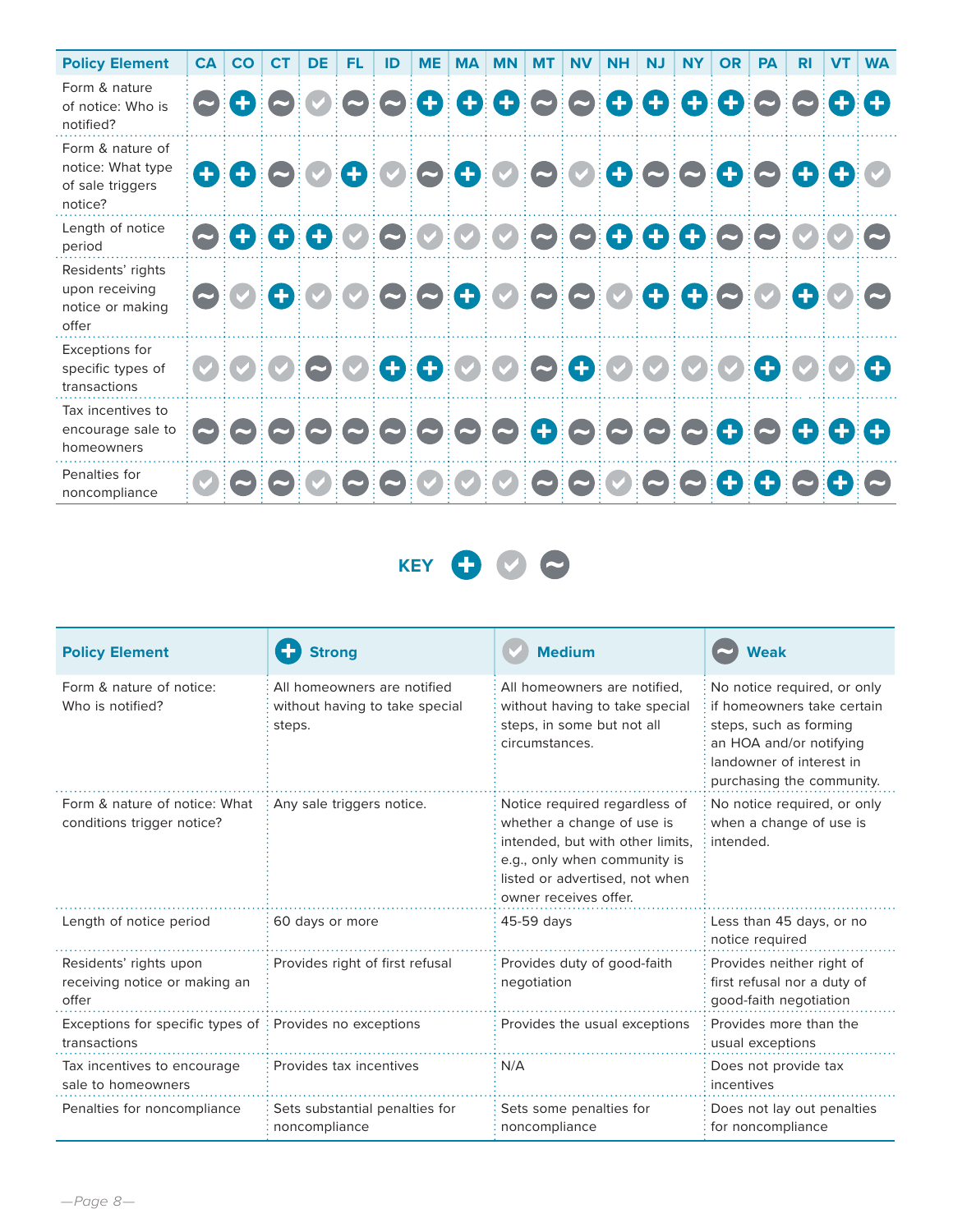# MAKING THE CASE FOR POLICIES PROMOTING RESIDENT PURCHASE

Advocates have used some of the following arguments to help build strong and diverse coalitions to support resident ownership. These arguments can be tailored for a variety of audiences.

#### **Manufactured Home Communities Are an Important Affordable Housing Resource**

Approximately 43% (2.9 million) of existing occupied manufactured homes are located in manufactured home communities. Although the definition of a manufactured home community varies from state to state, at minimum it is a parcel of land that accommodates two or more manufactured homes. Most communities are located in suburban, rather than rural areas. Research data on the number of manufactured home communities existing on a state or national level are limited. Experts estimate that there are 50,000 to 60,000 communities nationwide. Anecdotal evidence suggests that, due to zoning restrictions and developmental pressures, few new manufactured home communities have been created since the early 1980s. Investors, who range from small family-run enterprises to corporations with multiple properties, own most of the communities.

The placement of manufactured homes in communities or parks continues to be a popular choice for consumers who are not able to acquire land, especially in high-cost areas. Zoning ordinances, especially near higher density areas, may require the placement of manufactured homes in manufactured home communities. According to the Manufactured Housing Institute, 37% of new manufactured homes sold in 2018 (about 35,000) were placed in Communities. On average, consumers who place their homes in communities tend to have lower incomes than those who place their homes on privately owned land. Due to their affordability, manufactured homes are a popular source of housing for older Americans, who make up a significant part of the population of manufactured home communities.

### **Homeowners in Land-Lease Communities Face Unique Challenges**

Once sited, manufactured homes are rarely moved. Moving a home can be quite expensive, costing on average \$5,000 to \$10,000 and representing five to seven years' worth of equity for many homeowners. Relocation is difficult, and the home may be damaged during the move. Most significantly, there is a shortage of rentable lots in many communities, and available lots may be restricted to newly manufactured units. These factors give landowners significant leverage over community residents. Such leverage may result in unnecessary requirements, such as requiring that residents purchase their homes or equipment from a dealer affiliated with the landowner. The landowner also may impose undue community rules, controls over utilities and services, or unscheduled rent increases. Residents who complain about such practices or attempt to organize other residents may be vulnerable to eviction. Homeowners forced to leave the community must move the home or abandon it, including any accrued equity.

Despite these unique challenges faced by homeowners, a number of states have few or no laws protecting homeowners in land-lease communities. Even in states with laws governing these communities, the level of protection with regard to leases, rent increases, evictions, and park closures varies. For example, a state law may require that the homeowner receive a written lease, but that lease may be for a short term and offer little or no protection. Many laws are modeled on residential landlord–tenant laws and do not take into account important distinctions between owners of manufactured homes leasing space in a community and other, more typical, renters.

### **Homeowners May Not Find Out That Their Community is for Sale Until it is Too Late**

Unless there is a state law requiring advance notice, community owners typically withhold information about the community's closure until the very last minute. When they place their homes in a community, homeowners do not always receive accurate information about the likelihood of closure. Indeed, advocates tell of homeowners who receive statutorily required closure notices within weeks of moving into a community. Nor do homeowners have access to the trade associations, publications, private networks, and listing services that landowners use to keep current on inter-investor offers and sales of manufactured home communities. Aside from the personal hardship many homeowners experience in the process of leaving the community and finding a new site for their homes, the lack of advance notice deprives homeowners of the opportunity to organize and attempt to purchase the community. In fact, community owners may even require potential buyers, real estate agents and brokers to agree not to inform the residents that a community is for sale.

Although some states require advance notice to homeowners when the owner intends to close the community and use the land for another purpose or sell the community to someone who will not maintain the land as a manufactured home community, the notice period is often very short. These laws give homeowners on average 180 days, and in some states just 60 days, notice of closure. During this time they will be in fierce competition with their former neighbors for new spaces as the massive eviction of manufactured homes exacerbates the shortage of lot spaces in any given area. Moreover, many of the homeowners, who are often living on low incomes, will have to raise thousands of dollars to move their homes. A few states offer relocation funds or tax credits to displaced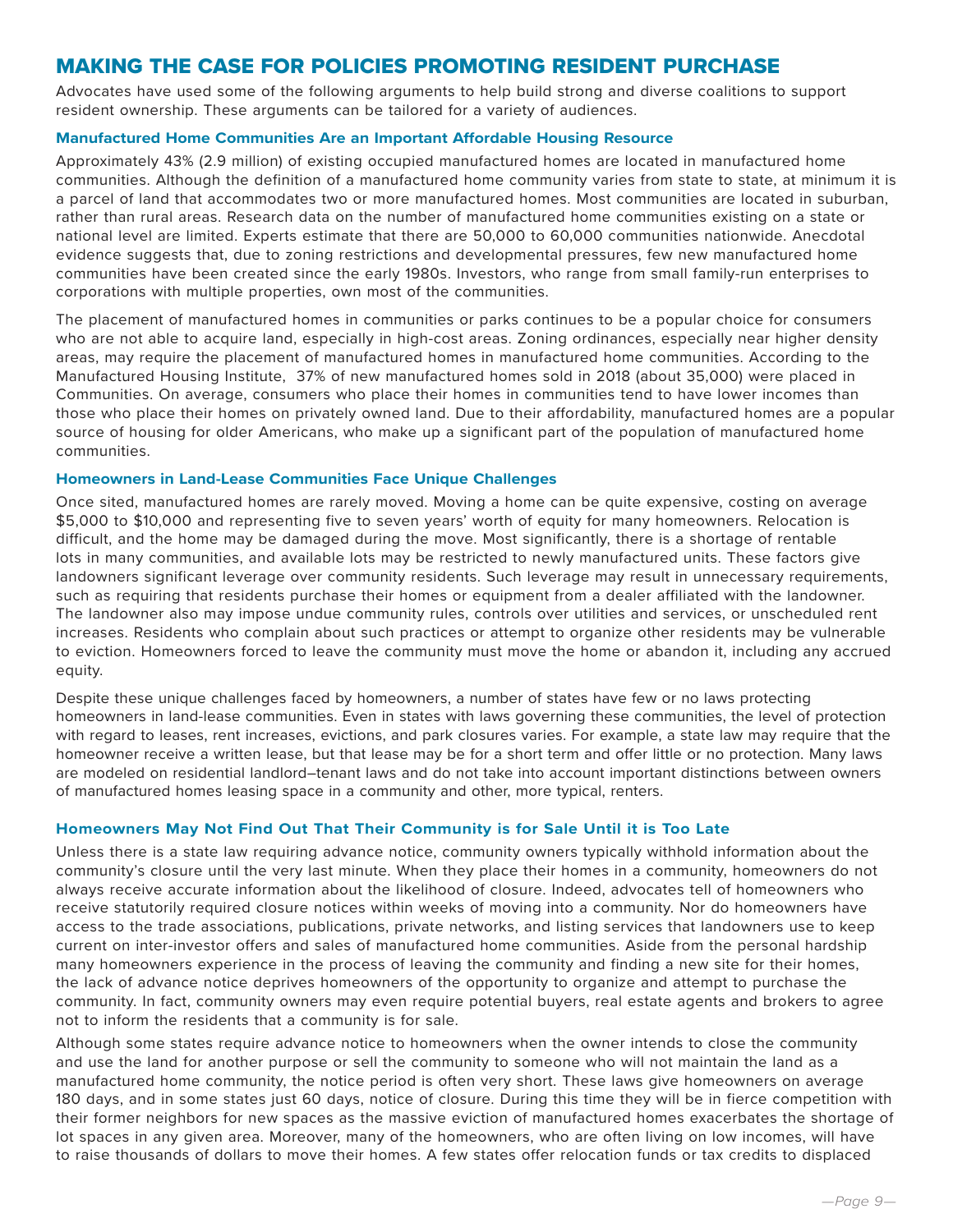homeowners. The amount of compensation, however, is usually capped and may not compensate the homeowner for the total cost of moving the home.

### **There are several effective models for preserving manufactured home communities**

Initiatives to preserve manufactured home communities typically involve promoting third-party ownership or resident ownership of the land. States and municipalities have also enacted moratoriums on closure or zoning changes.

- **Third-party ownership** of the manufactured home community, whether through a nonprofit organization, a public housing authority, or a community land trust (CLT), is one strategy used to prevent closure. Nonprofits own the land and ensure that the community remains affordable; the lease arrangements with homeowners vary. CLTs typically give the homeowner a ground lease, which can vary in length according to state law (most last for 99 years) and is renewable and inheritable. Some CLTs buy the community with the intent of working with residents to purchase the park collectively. State or local housing authorities may also directly purchase communities.
- **Resident ownership** of the land is the primary strategy being employed to preserve manufactured home communities in some states. This model, which has been employed most successfully in Massachusetts, New Hampshire, Rhode island, California, and Florida, encourages homeowners to purchase their community collectively. A resident-owned entity may be a "cooperative," as specified by statute, or another form of shareholder- or membership-controlled entity that is operated on cooperative principles. When the cooperative purchases the land, it is a separate legal entity, and individual homeowners can buy memberships or shares in the corporation. The cooperative can borrow money in its own name. Members receive leases that represent the right to occupy the lot by virtue of the fact that they are members of the cooperative.

Collective ownership and control of the land eliminates the risk of community closure, as the community is removed from the speculative real estate market. The monthly lot fee or rent is stabilized, and homeowners gain control over the community's infrastructure. Nonprofit cooperatives have also received federally backed community Development Block grants (CDBG) or U.S. Department of agriculture (USDA) rural Development money to make major repairs. In new Hampshire, 40% of the resident-owned communities, assisted by technical assistance providers, have undertaken major infrastructure improvement projects, some by successfully competing for CDBG and USDA funding and others by refinancing or using the capital improvement reserves they set aside for that purpose. In addition, homeowners may be able to apply for lower cost conventional real estate financing rather than chattel loans, which are common for homes placed on rented land. There are intangible benefits to community ownership as well, including more civic engagement and the sense of control over one's community.

#### **Resident Purchase Opportunity Policies are a Proven, Successful Strategy**

Resident purchase opportunity policies are a proven strategy that has enabled thousands of residents to purchase their communities in states across the nation. A 2019 study by Freddie Mac1 found that there are 1,605 resident-owned manufactured home communities in the United States—2.4% of the country's manufactured home communities, comprising about 106,500 households. Resident-owned communities are found in 41 of the 50 states (all states except Alaska, Hawaii, Idaho, Iowa, Kansas, North Dakota, South Dakota, West Virginia, and Wyoming).

For example, since 1984, residents in New Hampshire have purchased over 130 manufactured home communities, preserving over 8,000 homes. At present, over 25% of the communities in the state are resident-owned cooperatives, ranging in size from four units to 392 units, with resident leaders from all walks of life.

California and Florida have laws similar to New Hampshire's, although with shorter time periods and more gaps. California has at least 100 resident-owned communities, and Florida has hundreds. Vermont, with a law giving residents 45 days to express interest in purchasing their community plus additional time to make an offer,, has converted 64 of its 238 communities to either resident or non-profit ownership. Massachusetts and Rhode Island, which have 45-day notice periods, 45 and 10 resident-owned communities respectively, a significant percentage in these small states.

Resident-owned communities are good investments for the business community as well. In New Hampshire, residents have obtained financing for the purchase of 131 communities, and not one has filed for bankruptcy or gone into foreclosure. Resident-owned communities provide such stability that lenders in New Hampshire have made conventional single-family mortgage loans available for residents who buy or improve manufactured homes in resident-owned communities.

#### **Resources Exist to Make Resident Ownership a Reality**

Homeowners, through the resident association, control the conversion process. To successfully convert a manufactured home community from private to resident ownership, they need extensive technical assistance and financing. Residents in New Hampshire and other states have benefitted from having experienced nonprofit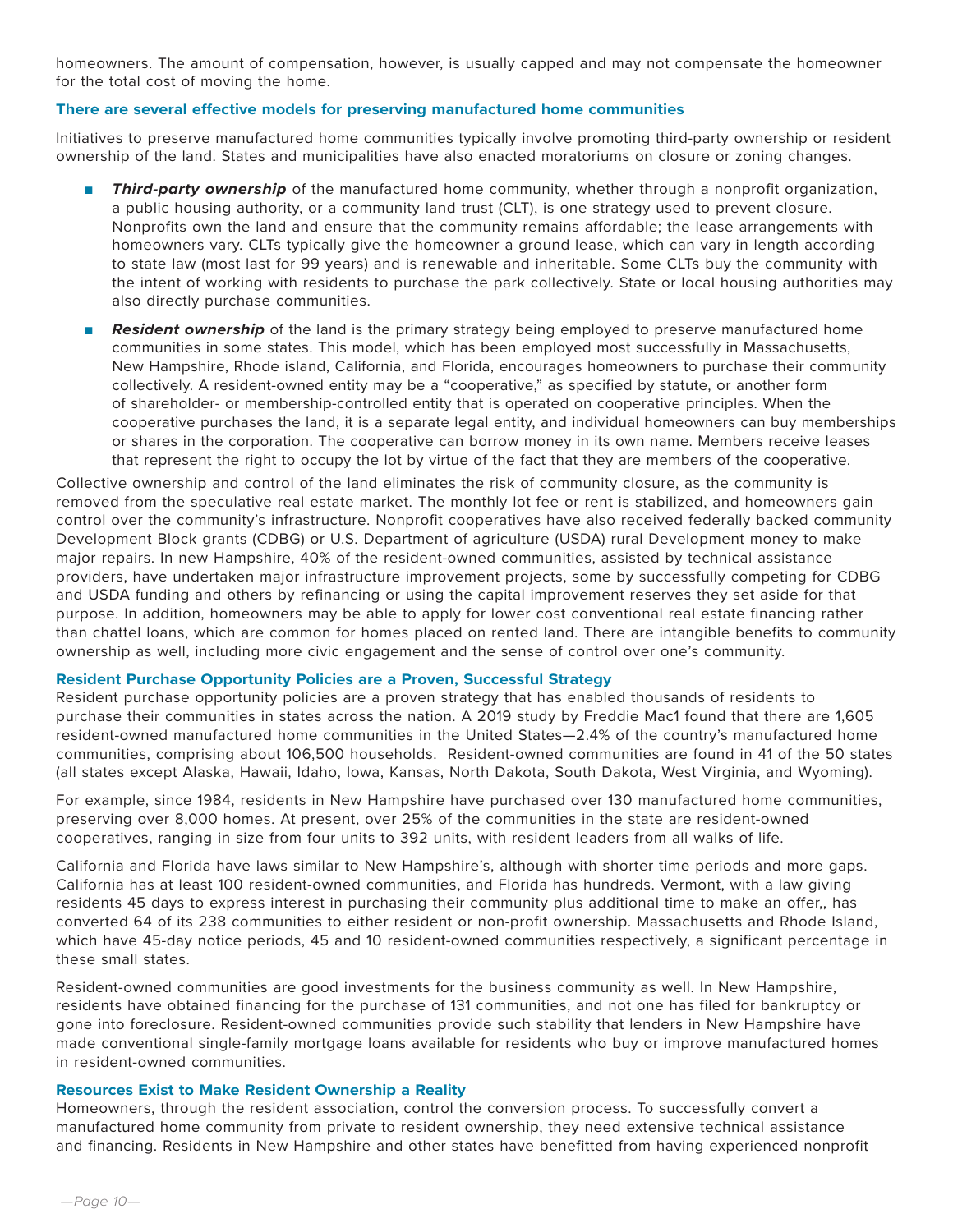agencies guide them in the conversion process by arranging financing and providing ongoing technical assistance and community management training.

ROC USA®, a national organization launched in May 2008, supports a network of trained (and ROC USA® Certified) nonprofit technical assistance providers to assist homeowners across the country. As of 2020, ROC USA® had certified eleven technical assistance providers to operate in 22 states.

# ABOUT I'M HOME

I'M HOME, or Innovations in Manufactured Homes, is an initiative of Prosperity Now, a national nonprofit organization dedicated to expanding economic opportunities for all Americans. The I'M HOME network includes nonprofit and forprofit, national and local partners who together work toward ensuring that all homeowners, regardless of whether their home is manufactured or site-built, enjoy the same rights and privileges of homeownership, including asset-building opportunities. For more information about I'M HOME, please visit www.prosperitynow.org/get-involved/im-home.

# ABOUT THE NATIONAL CONSUMER LAW CENTER

The National Consumer Law Center (NCLC) is the nation's consumer law expert, helping consumers, their advocates and public policymakers use powerful and complex consumer laws on behalf of low-income and vulnerable Americans seeking economic justice. NCLC is the leading consumer legal advocate promoting legal protections for owners of manufactured homes. For more information about NCLC please visit www.consumerlaw.org.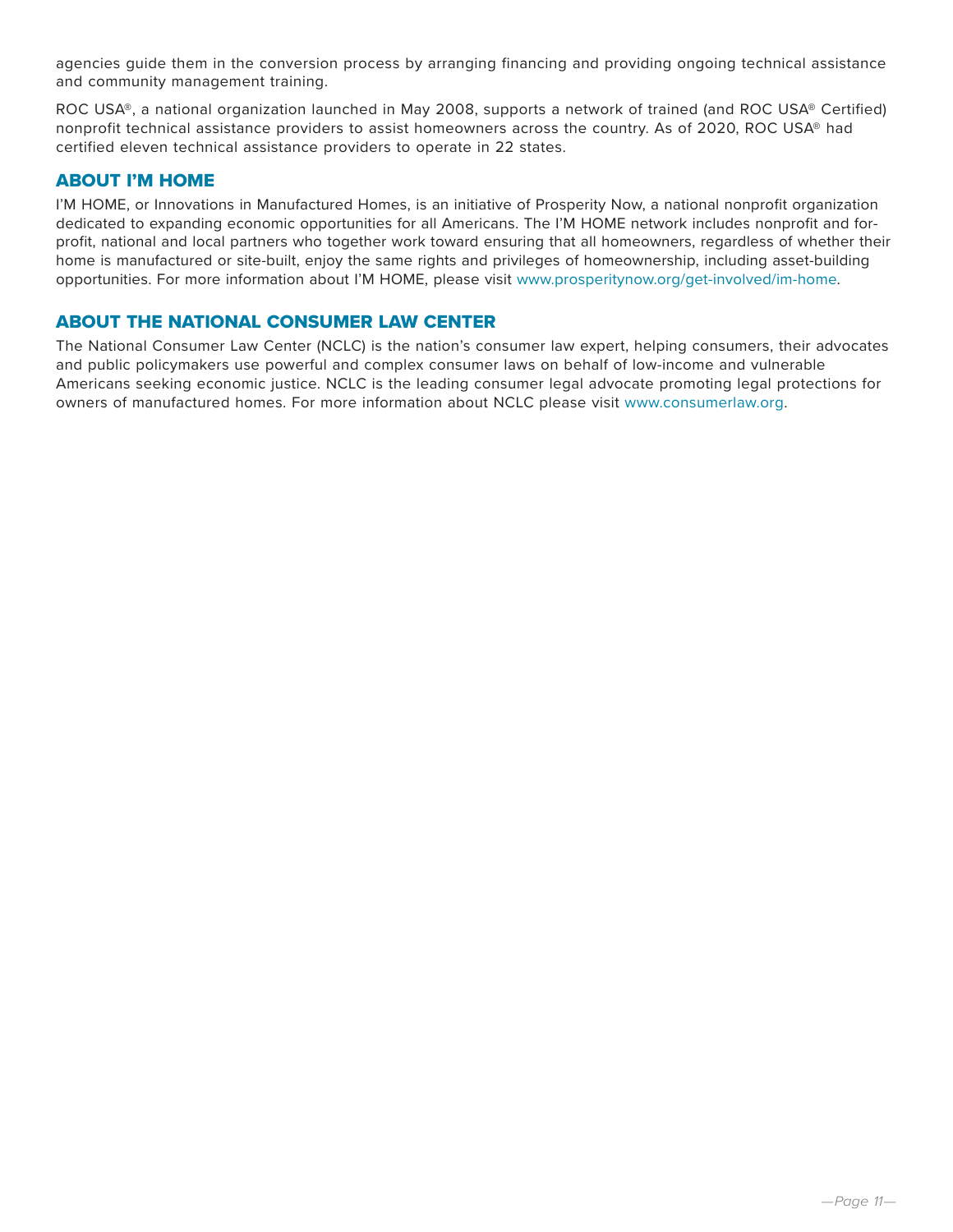# Appendix A *Model Law and Alternatives*

## **A. Model Law with the Right of First Refusal**

The following model law is based on § 113 of the AARP Model Law in Manufactured Housing Community

Residents: Shifting the Balance of Power (2004), available at www.aarp.org/home-garden/housing/info-2004-research-import-871-D18138.html. It has been reworked, however, to be a free-standing law rather than one part of a package. In addition, it has been augmented by specific model legislative findings, a severability clause, alternate language that imposes a duty of good faith negotiation without a right of first refusal, and requirements for public notice. A tax incentive provision is outlined in section B and a zoning provision in section C.

### **Owners of Manufactured Home Community Purchase Opportunity Act Legislative Findings**

(a) The legislature finds that:

(1) Homeownership is an important right that deserves public protection, and it is the policy of this state to encourage affordable homeownership, including manufactured home community living.

(2) Current market conditions place owners of manufactured homes at a disadvantage compared to other potential investors in the purchase of manufactured home communities. Owners of manufactured homes do not receive accurate information about the likelihood of manufactured home community closure at the time they place their homes in manufactured home communities. Nor do they have access to the trade associations, publications, private networks and listing services by which manufactured home community owners keep abreast of inter-investor offers and sales of manufactured home communities, so they do not receive adequate notice or an opportunity to purchase the community. In addition, because of their fear of eviction, owners of manufactured homes lack bargaining power in comparison to manufactured home community owners and other potential purchasers.

(3) In many cases, owners of manufactured home communities have not only failed to inform the resident homeowners that the community is for sale, but have affirmatively prevented the homeowners from learning this information, by forbidding real estate agents and prospective buyers from revealing this information to homeowners. These practices create a dysfunctional market that excludes the potential buyers who have the most at stake and the greatest need for an opportunity to purchase the community.

(4) This law comports with the existing contractual obligation of good faith and fair dealing and balances the property rights of both the landowner and the homeowner.

(5) The ever-present potential of closure of manufactured home communities and their conversion to other uses makes manufactured home community living insecure for resident homeowners. Because of low vacancy rates in existing manufactured home communities and the high cost or even impossibility of moving homes, many owners of manufactured homes have to abandon their homes when a community closes, losing not only their shelter but also their built-up equity. Affording manufactured home community homeowners, the opportunity to purchase their communities increases the stability and security of these communities.

(6) The closure of manufactured home communities harms the public by leading to crime-attracting abandoned homes, requiring the state to test for and remove asbestos, lead, and other toxins, potentially increasing demand for government-funded affordable housing and homeless shelter beds, and leading to increased usage of state landfills.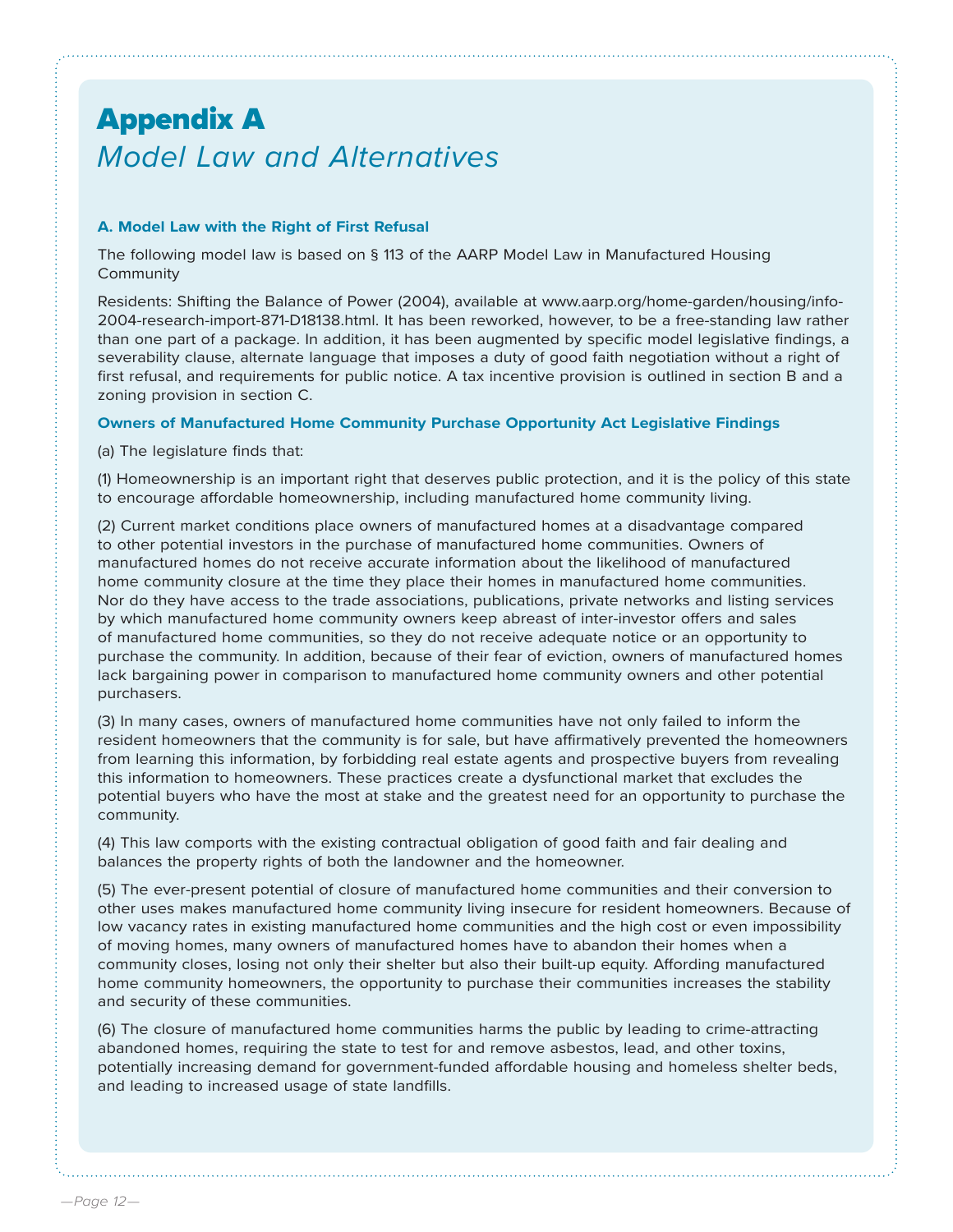(7) Affording manufactured home community homeowners the opportunity to purchase their communities benefits the public by: a) preserving affordable housing; b) reducing the call on police resources, as manufactured home community homeowners who own the real estate as well as their homes are able to exercise self-governance and experience fewer societal conflicts; c) reducing a host of public health and safety problems, particularly for vulnerable low-income and elderly owners of manufactured homes, such as increased homelessness and abandonment of homes; d) avoiding increased cost to the state for replacement housing; e) avoiding damage to the local economy that occurs when members of the workforce are deprived of housing; and f) enabling homeowners to control and improve community infrastructures such as water and sewer systems that affect the public at large.

(8) Granting homeowners a right to notice and an opportunity to offer to purchase the manufactured home community has no effect on the landowner's ability to receive full market value for the community, as it merely enables homeowners to meet any offer the landowner has received. There is no legitimate business justification in avoiding a sale to homeowners willing to offer full market value.

(9) Granting homeowners a right to notice and an opportunity to offer to purchase the manufactured home community is a necessary step in balancing their rights, needs, and property interests against the desire of the landowner to receive market value when selling the community.

### **Definitions**

#### (b) As used in this section

(1) "Manufactured home" means a structure, transportable in one or more sections, which, in the traveling mode, is eight body feet or more in width or forty body feet or more in length, or, when erected on a site, is three hundred twenty or more square feet and which is built on a permanent chassis and designed to be used as a dwelling with or without a permanent foundation when connected to the required utilities, and includes the plumbing, heating, air-conditioning, and electrical systems contained therein. Such term shall include any structure which meets all the requirements of this paragraph except the size requirements and with respect to which the manufacturer voluntarily files a certification required by the Secretary of the U.S. Department of Housing and Urban Development and complies with the standards established under the Manufactured Home Construction and Safety Standards Act, 42 U.S.C. §§ 5401 et seq. For purposes of this Act, the term shall include structures that meet the preceding definition but were manufactured prior to June 15, 1976 and do not conform to the standards established by the U.S. Department of Housing and Urban Development under the Manufactured Home Construction and Safety Standards Act, 42 U.S.C. §§ 5401 et seq. Such term shall not include any self-propelled recreational vehicle.1

(2) "Manufactured home community" means a use of land in which two or more lots or spaces are offered for rent or lease for the placement of manufactured homes and in which the primary use of the community or the manufactured home section thereof is residential.

(3) "Community owner" means the owner of a manufactured home community.

(4) "Manufactured homeowner" or "Homeowner" is a person who owns a manufactured home and has a tenancy in a manufactured home community under a rental agreement.

(5) "Homeowner Association" means any organization, including a corporation or cooperative, of homeowners of the manufactured home community that is controlled by and open to all homeowners.

#### **Sale Notice**

(c) No community owner shall make a final unconditional acceptance of any offer for the sale or transfer of a manufactured home community without first sending a letter, by registered or certified mail, to every homeowner and to the State Housing Finance Authority, and to the local government entity in whose jurisdiction the community is located, notifying them of the terms of the offer the community owner has conditionally accepted to intends to accept (the "Sale Notice"), and providing the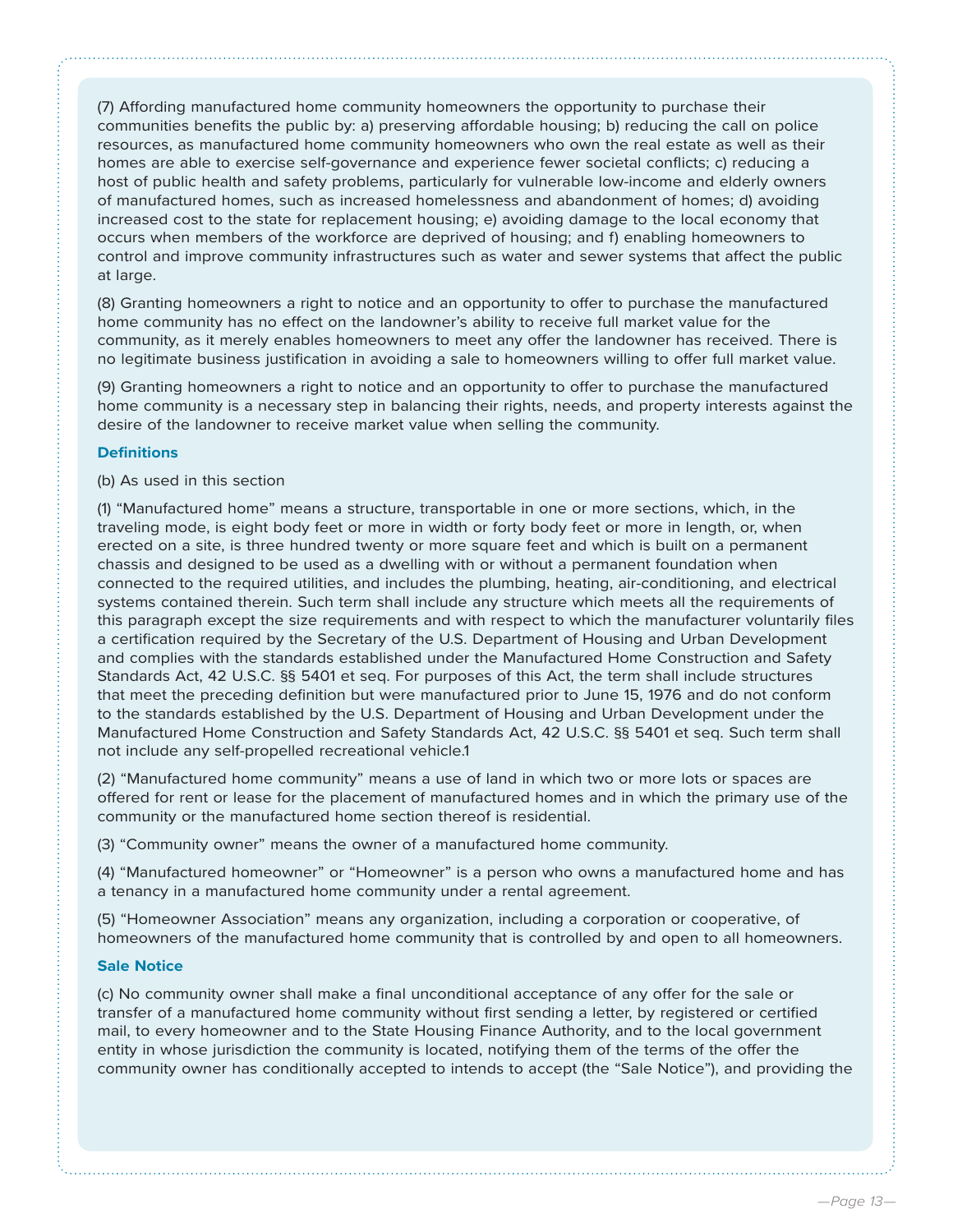Homeowners the purchase opportunity required by subsections (d) through (g). The Sale Notice must include the following:

(1) The price, terms and conditions which the community owner has conditionally accepted or intends to accept for the sale or lease of the community, along with a copy of any pending purchase and sales agreement signed by the parties; and

(2) A statement of the deadline for a Homeowner Association to notify the community owner of its interest in purchasing the community and to submit a proposed purchase and sale agreement or lease agreement.

#### **Owners of Manufactured Homes Purchase Opportunity**

(d) The Homeowners, acting through a Homeowner Association or through an agent, shall have the right to purchase or lease the community, provided that the Homeowner Association meets the essential provisions of any pending purchase and sale agreement. The Association shall exercise its right by notifying the community owner of the Association's interest in purchasing the community in writing and by submitting a proposed purchase and sale agreement or lease agreement with terms substantially equivalent to that of the bona fide offer (the "Purchase Notice"). The Association must deliver the Purchase Notice via certified or registered mail to the community owner within 90 days of receipt of the community owner's Sale Notice. The Association shall have 60 days in addition to the 90 day period in which to obtain any necessary financing or guarantees and to close on the purchase or lease. If no Homeowner Association exists at the time the community owner gives its Sale Notice, the homeowners may form one for the purpose of considering whether to exercise the purchase opportunity.

#### **An Alternative for Purchase Opportunity**

An alternative form of purchase opportunity act simply requires the community owner to give advance notice to the residents and to consider any offer they make and negotiate in good faith with them. To enact this alternative, a state would replace (d) above with:

Owners of Manufactured Home's Purchase Opportunity

(d) If a Homeowner Association, after receiving the Sale Notice, wishes to purchase the community, it shall submit a proposed purchase and sale agreement or lease agreement in writing via certified or registered mail to the community owner within 90 days of receipt of the community owner's Sale Notice. If the community owner accepts the Association's proposal, the Association shall have 60 days in addition to the 90 day period in which to obtain any necessary financing or guarantees and to close on the purchase or lease. If no Homeowner Association exists at the time the community owner gives its Sale Notice, the homeowners may form one for the purpose of considering whether to exercise the purchase opportunity.

#### **Information to Association**

(e) i. After the community owner gives the Sale Notice, the community owner must make the same information available to the Homeowner Association that it has or would have provided to a prospective purchaser, in a timely manner. The community owner shall also provide any additional information that a prospective lender requires.

ii. Any Confidentiality Agreement or other agreement which would limit Homeowners' ability to acquire the same information about the listing or offer of their community for sale or limit information regarding the community which would otherwise be available to non-resident investors, is hereby declared void as against public policy.

#### **Good Faith**

(f) The community owner shall consider any purchase offer made by the Homeowner Association and shall negotiate with the Homeowner Association in good faith.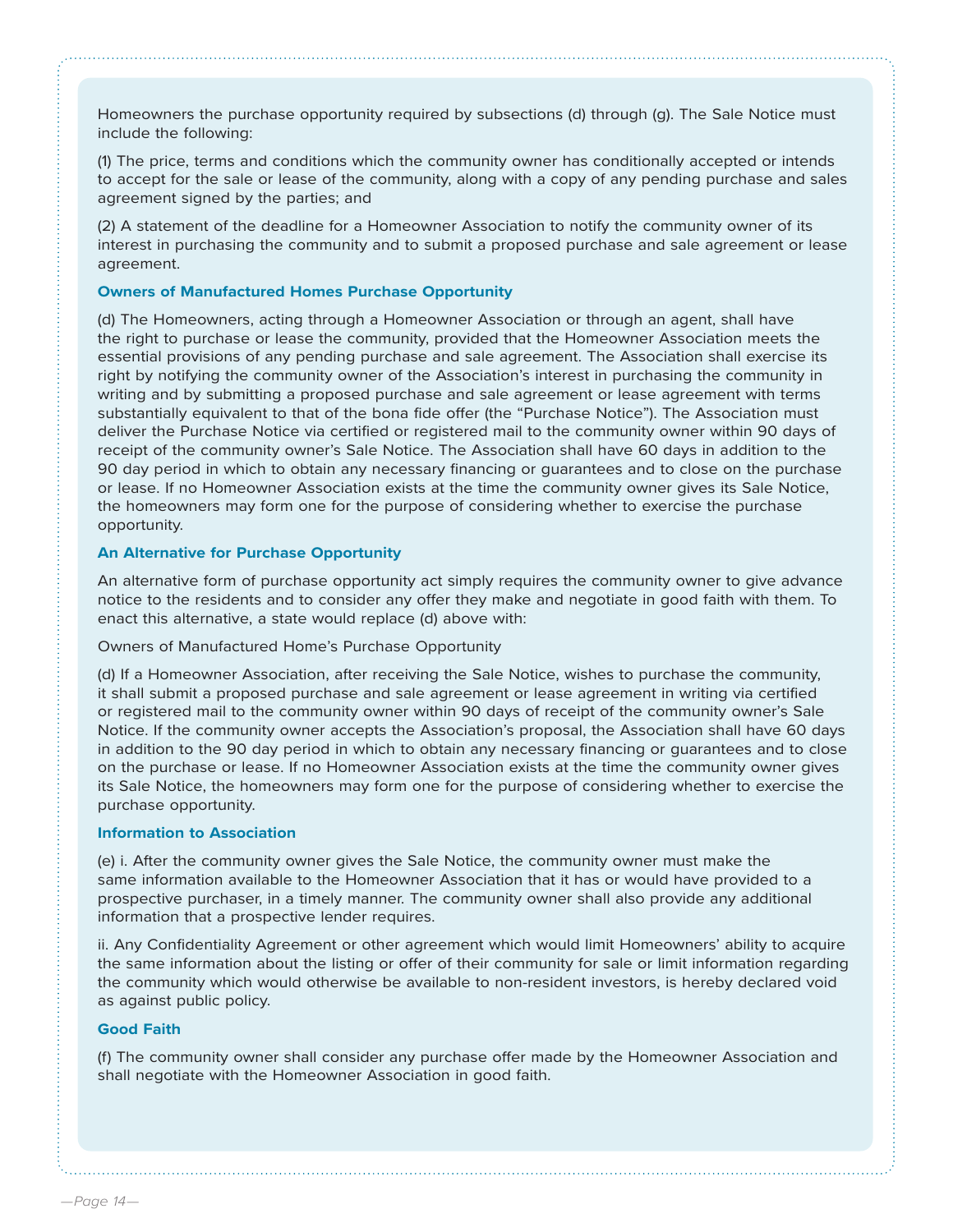## **Completion Deadline**

(g) Any unreasonable delay by the community owner in supplying information requested by the Homeowner Association under subsection (e), or any delay resulting from litigation involving the sale and/or litigation affecting the marketability of the title of the manufactured home community, shall be added to the days available to the Homeowner Association.

#### **Repeat Effective Periods**

(h) The requirements set forth in subsections (c) through (j) shall apply separately to each substantially different agreement to offer for sale or to purchase or lease the community.

### **Exclusions**

(i) This section does not apply to a government taking by eminent domain; a forced sale pursuant to foreclosure (except that the community owner must notify homeowners of any impending or actual foreclosure action); a transfer by gift, devise or operation of law; a transfer by a corporation to an affiliate; a transfer by a partnership to one or more of its partners (except that a corporate or partnership transfer made for the purpose of skirting the application of this statute or as an alternate transfer method shall not be exempt hereunder); or a sale or transfer to a person who would be an heir, or to a trust, the beneficiaries of which would be heirs, of the community owner if the community owner were to die intestate.

## **Recording in the Registry of Deeds**

(j) Recording in the Registry of Deeds

(1) A community owner may, as shall be appropriate under the circumstances, record in the registry of deeds of the county in which the community is located an affidavit certifying that:

(i) The community owner has complied with the requirements of this section (including a copy of the notice sent to the homeowners of the community); or

(ii) The sale or transfer of the manufactured home community is exempt from this section pursuant to subsection (1).

(2) An affidavit filed in accord with subsection (j)(1) shall be presumptive evidence of compliance for purposes of good title in the hands of a bona fide purchaser.

(3) A Homeowner Association that makes an offer to purchase the community pursuant to subsection (d) may record notice of the offer having been made in the registry of deeds.

### **Penalty**

(k) A community owner who sells leases or transfers a community and fails to comply with the terms of this section shall be liable to the homeowners in the amount of \$50,000.00 or 50 percent of the gain realized by the community owner from the sale, whichever is greater. In addition, failure to comply with this section is an unfair and deceptive act or practice as defined by [the state's unfair and deceptive acts and practices] law. Owners of manufactured homes or a Homeowner Association may also bring an action for injunctive relief, actual damages, and attorney fees and costs.

#### **State Agency Assistance**

(l) Upon the request of the Homeowner Association, the [relevant state agency] shall, either directly or through contracted services, assist the Association in acquiring financing for the purchase of the community and provide technical assistance.

### **Severability and Interpretation**

(m) (1) This law shall be liberally interpreted to achieve its purpose of expanding the opportunities for owners of manufactured homes to purchase their communities and to impose a statutory and contractual obligation of good faith and fair dealing upon community owners.